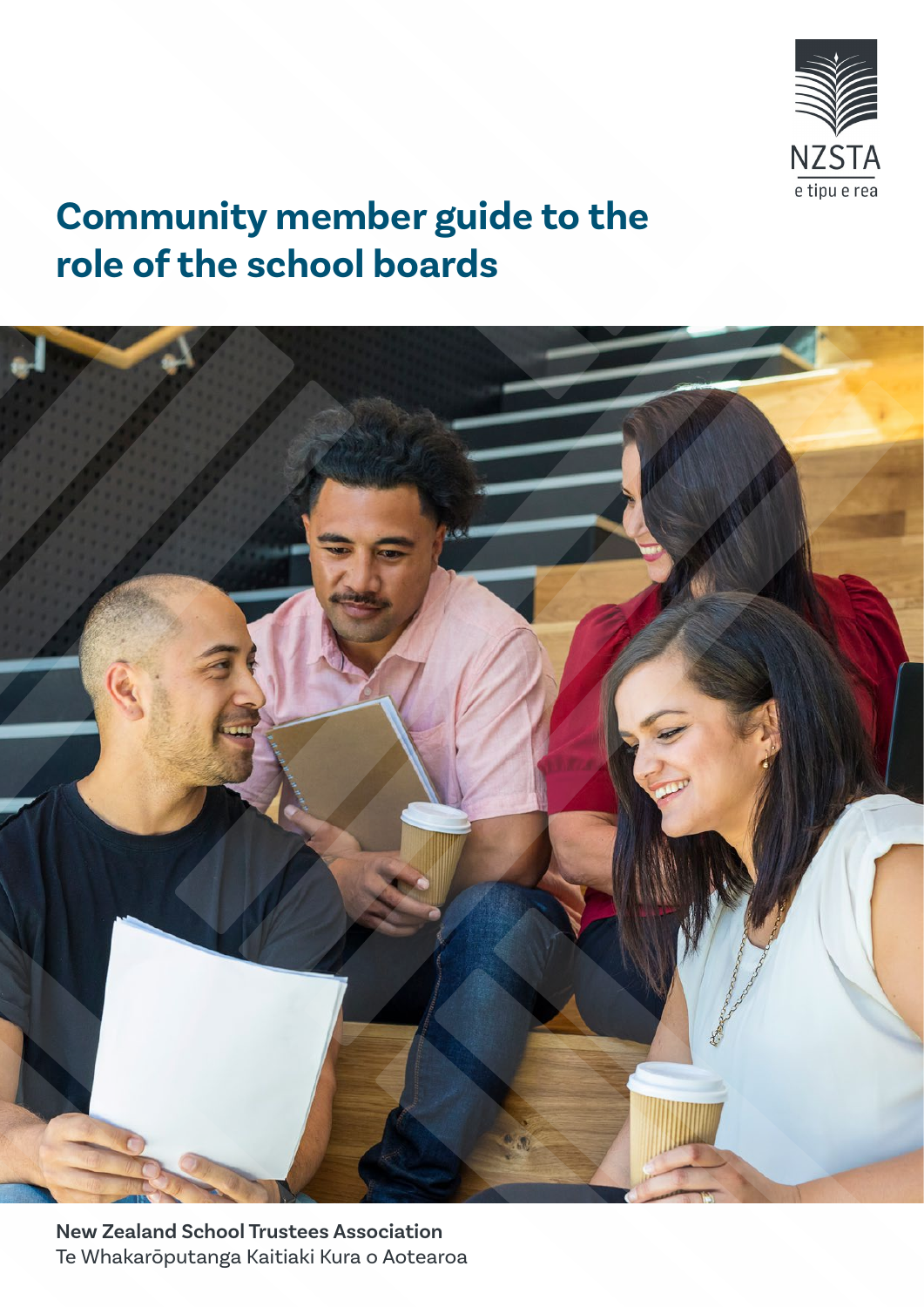### **What is a School Board?**

Every state and state-integrated school/kura in New Zealand is governed by a school board (formerly known as a board of trustees). The school board is a crown entity – that is, an organisation that is part of the New Zealand public sector.

## **One of the board's primary objectives is making sure every child reaches their highest possible standard in educational achievement.**

### **What do boards do?**

The board has overall responsibility and accountability for the school/kura. School board's legal responsibilities are determined by the Education and Training Act 2020.

The Act sets out boards' four primary objectives. These are ensuring student achievement for all of its students, including for those of differing needs, making sure the school is a safe place for all, and giving effect to the Treaty of Waitangi.

As part of its focus on these four objectives, boards' responsibilities include:

- Setting the strategic direction for the school
- Protecting the school's values
- Monitoring and evaluating student learning outcomes
- Approving policies
- Financial stewardship
- Building community engagement and support

It's important to note that the board does NOT get involved in the day-to-day running of the school.

### **What skills do board members need?**

Board members (formerly called 'trustees') are active leaders in their school/kura. People often think board members need to have a legal or business background but that's not the case at all.

The most valuable skills board members can bring to the board table are:

- Work well as part of a team.
- Not afraid to ask challenging questions.
- Have good communication skills.
- Be connected to their community.

### **Who can become a board member?**

Anyone in the community can become a board member. There are board members who are tradies, office workers farmers, doctors, stay-at-home parents and caregivers, bus drivers and retired people.

It doesn't matter what you do – it matters that you care about education in your community and you want to make a difference. It's also really important for boards to reflect the diversity within their school community.

### **How do I become a board member?**

Schools elect board members every three years ('triennial elections'). Some schools also run 'mid-term' elections (held every 18 months), and if a board member resigns during their 3-year term, the school may hold a byelection to fill the vacancy.

All parents, legal guardians and immediate caregivers of students enrolled full-time in a state, state-integrated school or kura can, and should, vote in the elections for parent representatives.

To find out when your school's next election is, get in touch with them or go to the school trustee elections website: www.trustee-election.co.nz

### **How are boards structured?**

Boards are typically made up of between 3 and 7 members. It all depends on the size and structure of the school.

Boards also include a staff representative - voted in by staff, and schools with students in year 9 and above, have a student representative - voted in by students.

Everyone has equal standing on the board – that means an equal voice and opinion on the issues being discussed, an equal vote and equal accountability.

The Education and Training Act 2020 provides some discretion and flexibility around how boards can be structured. This is to ensure boards are able to attract candidates with the required skills to deliver good governance and also that they reflect the diversity within their community.

### **What help do board members get?**

NZSTA provides free advice and support to all boards to help them do the very best for their students and community.

We have a dedicated team of advisors who help boards with governance and employment issues.

We also run a comprehensive programme of professional development workshops – most of which are free to attend. They will help you understand your role as a board member and you will gain valuable knowledge and skills.

You can find out more about our workshops and online modules by visitng our Knowledge Hub website: www. nzstaknowledgehub.org.nz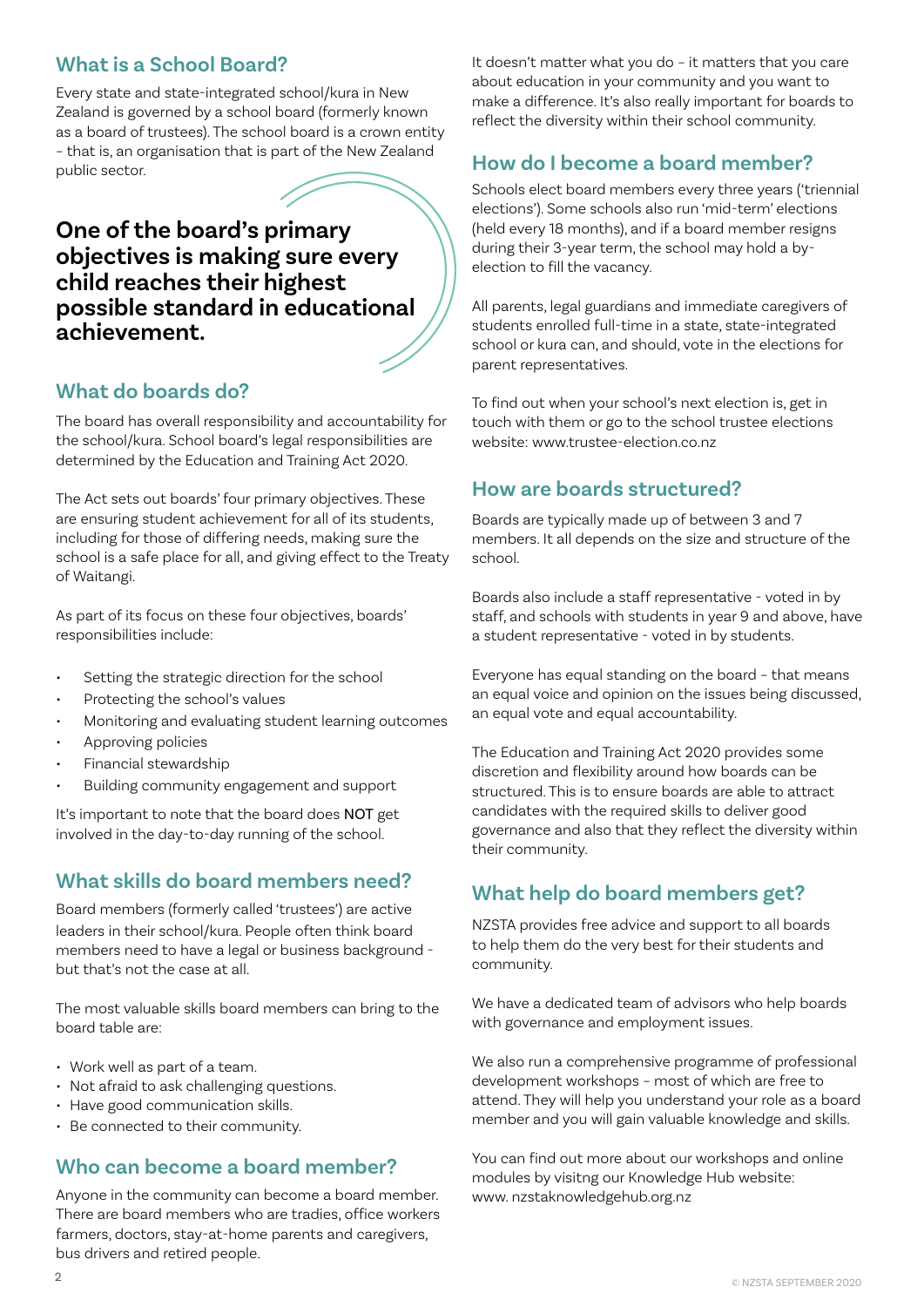

Board members play an important role in shaping the education experience and achievements of students.

### **Boards are a vital part of the community**

The board works in partnership with its school and wider community, as well as the principal, teachers, support staff, and the government to ensure the best possible outcomes for all students. The school's community includes its students and their parents, families and whānau, the Māori community associated with the school, and others in the wider local community.

### **The board's strategic plan**

The board is responsible for determining the strategic vision for the school/kura. When developing its charter/ strategic plan, the board considers the school's vision, aims and objectives. The plan will detail the board's targets and guides its future decision-making.

The strategic plan is a binding agreement between the school board and the Minister of Education. School communities are encouraged to participate in its development and review.

### **What does the work of the board look like?**

The key areas of focus for school boards are:

#### **Leadership**

Governance model, clear purpose, roles and responsibilities, effective meetings, relationships.

#### **Accountability**

Student progress and achievement, review, financial monitoring, resource management.

#### **Employer role**

Good employer, performance management system, effective relationships, health and safety, recruitment.

#### **Representation**

Community consultation and engagement, board consultation, trust and relationships.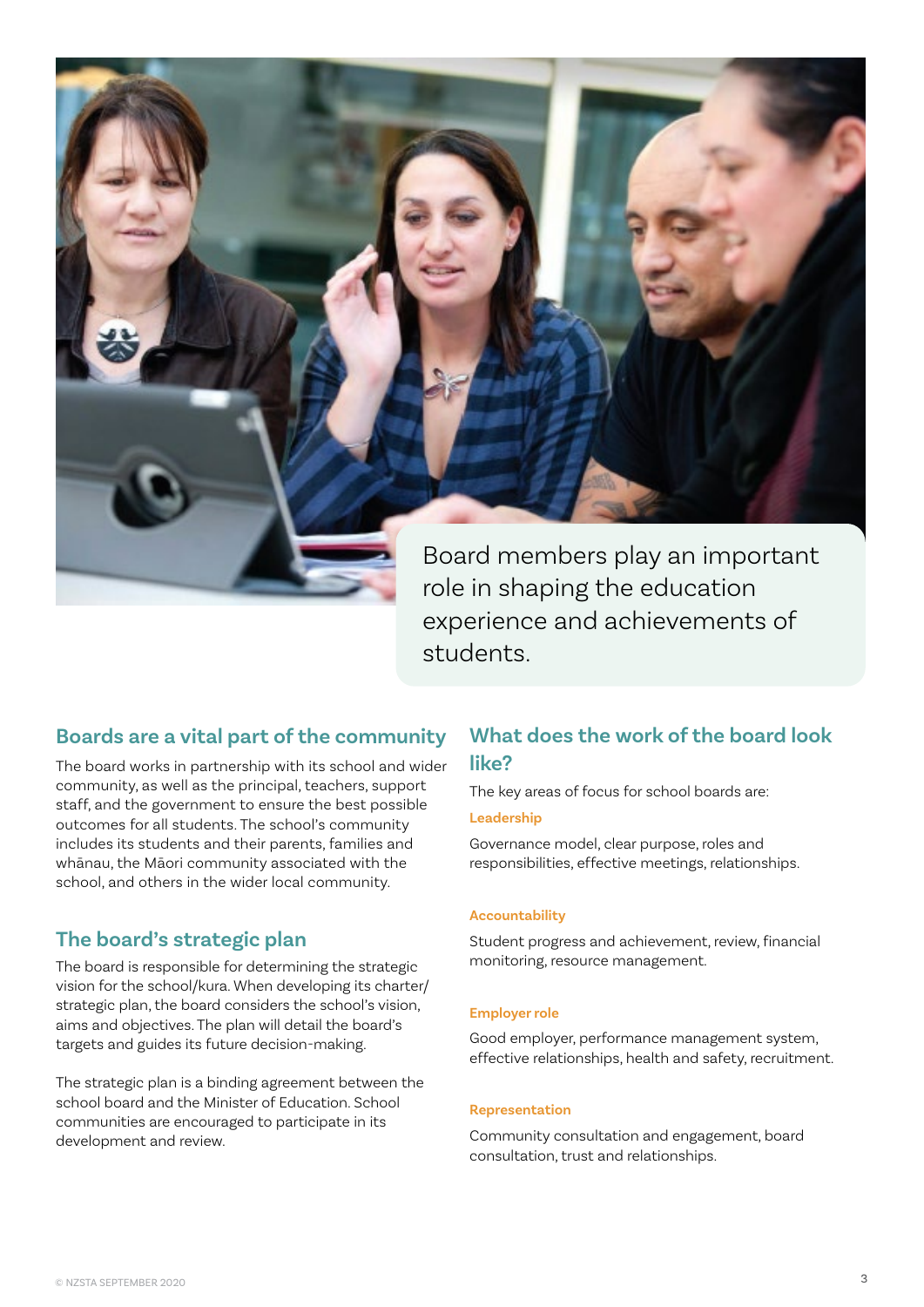### **How do the principal and board work together?**

The school board is the governor of the school/kura. The principal is responsible for the management of the school/kura. The principal is a member of the board and acts as the board's educational leader and chief adviser. Governance and management work in partnership.

#### **Governance determines:**

**the what -** designing the future

**the ends -** the outcomes to be achieved

**policies -** statements of what is expected

#### **Management determines:**

**the how -** designing how to get there

**the means -** strategies to achieve the ends

**procedures -** steps to meet expectations

### **What are the roles within the board?**

#### **Parent representatives**

• represent the parent community. They do not necessarily need to be parents of current students at the school/kura, but must be nominated by someone who is on the school/kura's electoral roll.

#### **Board chair**

- leads the board
- chairs the meetings
- works closely with the principal to ensure seamless communication between governance and management
- cannot be the principal, staff or student representative

#### **Principal**

- is a full member of the board
- is the educational professional leader of the school/ kura
- is the board's chief executive officer (CEO) and chief advisor

#### **Staff representative**

- is elected by the staff (teaching and non-teaching)
- is not a staff advocate (they must make decisions in the best interests of all students at the school/kura using all the information available)

#### **Student representative**

- is elected by students
- is not a student advocate, (they must make decisions in the best interests of all students at the school/kura, using all the information available)

#### **Co-opted trustees**

• provide the board with specific expertise – eg. finance, strategy, gender or ethnic balance

#### **Proprietor appointee**

is appointed by the school's proprietor or by bodies corporate which have been approved by the board for this purpose

### **What can parents expect from the school board?**

#### **Responsibility**

The role of the board is to design the future of the school/ kura and ensure that plans and targets are developed, monitored, reviewed and achieved.

The board receives regular reports from the principal about student learning and achievement and progress towards the school/kura's strategic aims and targets. The board uses this information to prioritise resourcing to meet the needs of students.

### **Respect and integrity**

Each board member is expected to make decisions in the best interests of all students at the school/kura and to ensure culturally-appropriate policies and processes are in place.

Board members are entrusted to govern the school/kura, on behalf of the community, to ensure the provision of a high-quality learning environment for all.

### **Consultation**

School boards are elected to represent the school/kura community. Community consultation is a critical part of the board's process and success.

Consultation processes provide information to guide future development and give feedback on current progress towards the goals defined in the strategic plan.

When things don't go to plan, the school/kura should have a procedure outlining the handling of concerns and complaints .

This procedure should be readily available to the school/ kura community. School boards are not the immediate point of contact for parent concerns as these should first be dealt with by the school/kura, according to the school's/kura's procedure.

### **Communication**

The board should provide the school/kura community with regular updates on how it is performing in relation to the strategic goals.

#### **Professional learning**

Board members are encouraged to take up the many chances offered for learning, so they can work effectively as a member of their board. This includes understanding:

- their role as trustees
- governance
- student learning and achievement data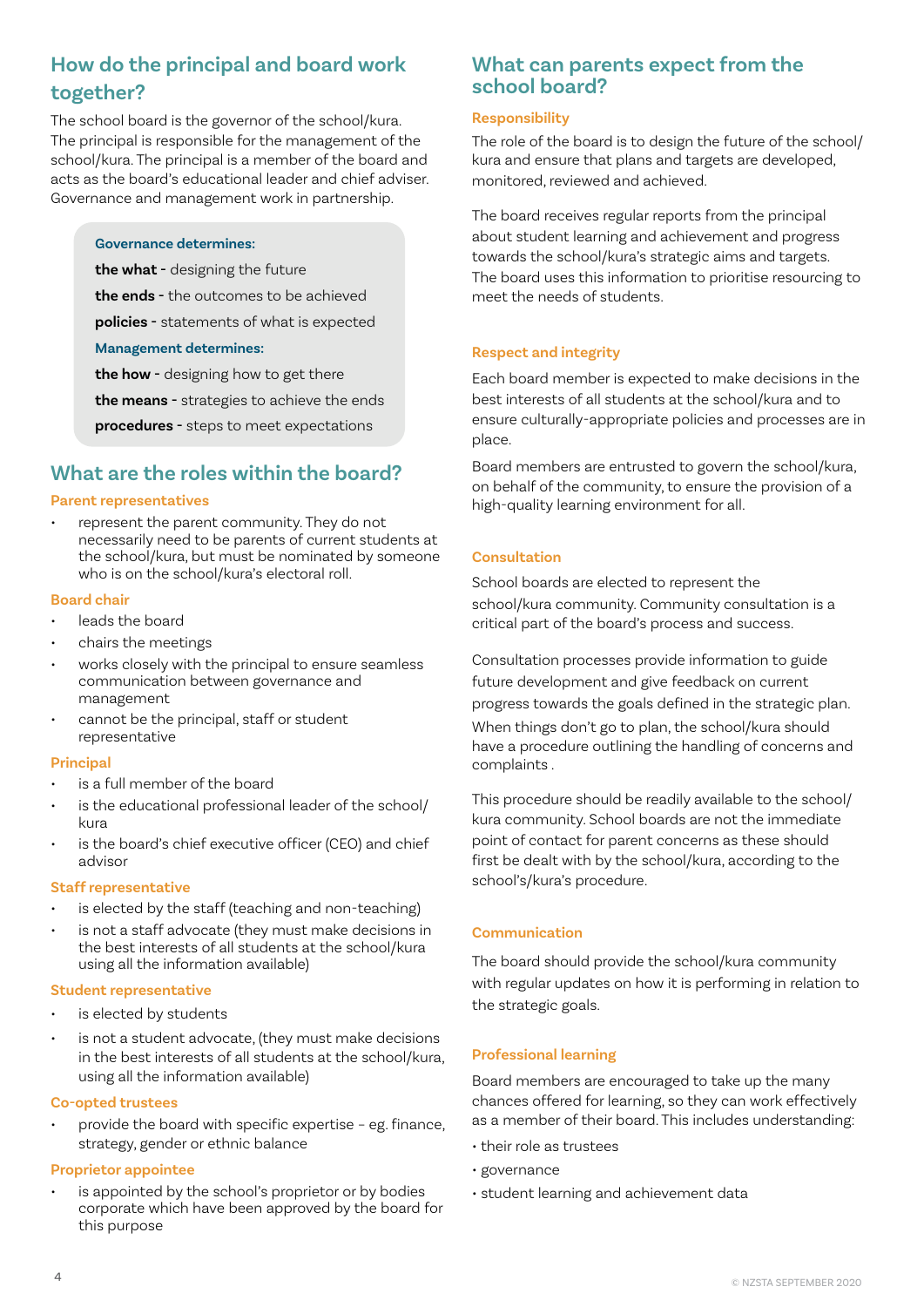### **Frequently Asked Questions**

#### **What support do board members receive?**

Each board is responsible for ensuring that its members have the knowledge and skills necessary for the board to be able to function effectively. NZSTA offers a comprehensive professional development programme to ensure that board members are supported and confident in their roles.

#### **How much time do board members spend on board business?**

The time commitment varies from board to board. It is important to attend board meetings. Boards have regular meetings (usually 2 to 3 per term) that usually last for approximately 2 – 2.5 hours. Board members are sent all documentation prior to the meeting and are expected to have read this thoroughly prior to the meeting.

#### **Are board members paid?**

Board members are paid an honorarium for attending board meetings. The amount is set by each board.

#### **Who looks after the finances of the school?**

The board is responsible for the finances of the school/ kura.

The board approves an annual budget that allocates government and local funding appropriately to ensure a learning environment that meets the needs and wellbeing of all students. The board monitors the school/kura budget at each board meeting.

The board must ensure that annual accounts are prepared and they meet audit office requirements. They must then be made available to the school/kura's auditor. These accounts form part of the school/kura's annual report.

#### **How do we know if our school/kura board is effective?**

The Education Review Office (ERO) undertakes regular reviews of every school/kura in New Zealand. Individual school/kura review reports can be found at ero.govt.nz.

The 3-5-year charter/strategic plan is the board's key policy document, which clearly outlines the strategic intent of the board. The board consults with its community as part of the development and review of the strategic plan. The school/kura will have copies of the strategic plan available for its community, usually on its website, along with its annual report, annual plan and a record of its meetings (the minutes).

#### **What happens if our board is ineffective?**

If the ERO has concerns regarding the school/kura board, it will recommend additional board support and professional development or Ministry of Education intervention.

#### **What information does the board have about my child?**

One of the board's four primary objectives is to ensure every student reaches their highest possible standard in educational achievement. To do this, the board needs to examine student learning and achievement data in order to set targets and priorities.

Individual students should not be identified in reports made to the board. However, the board will, from time to time, have access to information regarding individual students, for example when concerns or complaints arise or for student behaviour management.

#### **What is the board's role in student behaviour management?**

The management of individual student behaviour remains at the operational level within the school.

The board gets involved only with serious issues of misconduct. If a principal suspends a student, the board must hold a meeting to determine the outcome of the suspension.

The student, the student's family/whānau and any support people are entitled to attend the suspension meeting.

It's important to note that in the context of student behaviour management, legislation requires all schools to follow the principles of natural justice – acting fairly in the circumstances.

#### **Can the public attend board meetings?**

Board meetings are open to the public, but they are not public meetings. The board can give permission to nonboard members to speak, if it decides this is appropriate.

#### **What does 'in committee' mean and why does the board have the right to use this?**

When dealing with confidential issues, the board may go 'into committee'. Members of the public, including media, are not able to attend this part of the meeting unless they have been invited for a specific purpose – e.g. their expert advisory skills in the employment area. This part of the meeting is called public excluded business.

#### **What are communities of learning?**

Communities of learning/Kāhui Ako are a way for schools/ kura to group into clusters that reflect the student learning pathway. Communities of learning/Kāhui Ako can also include licensed early childhood centres and playgroups, and tertiary education services.

Together, they develop agreed achievement challenges across all of their individual schools/learning places, while keeping their own boards.